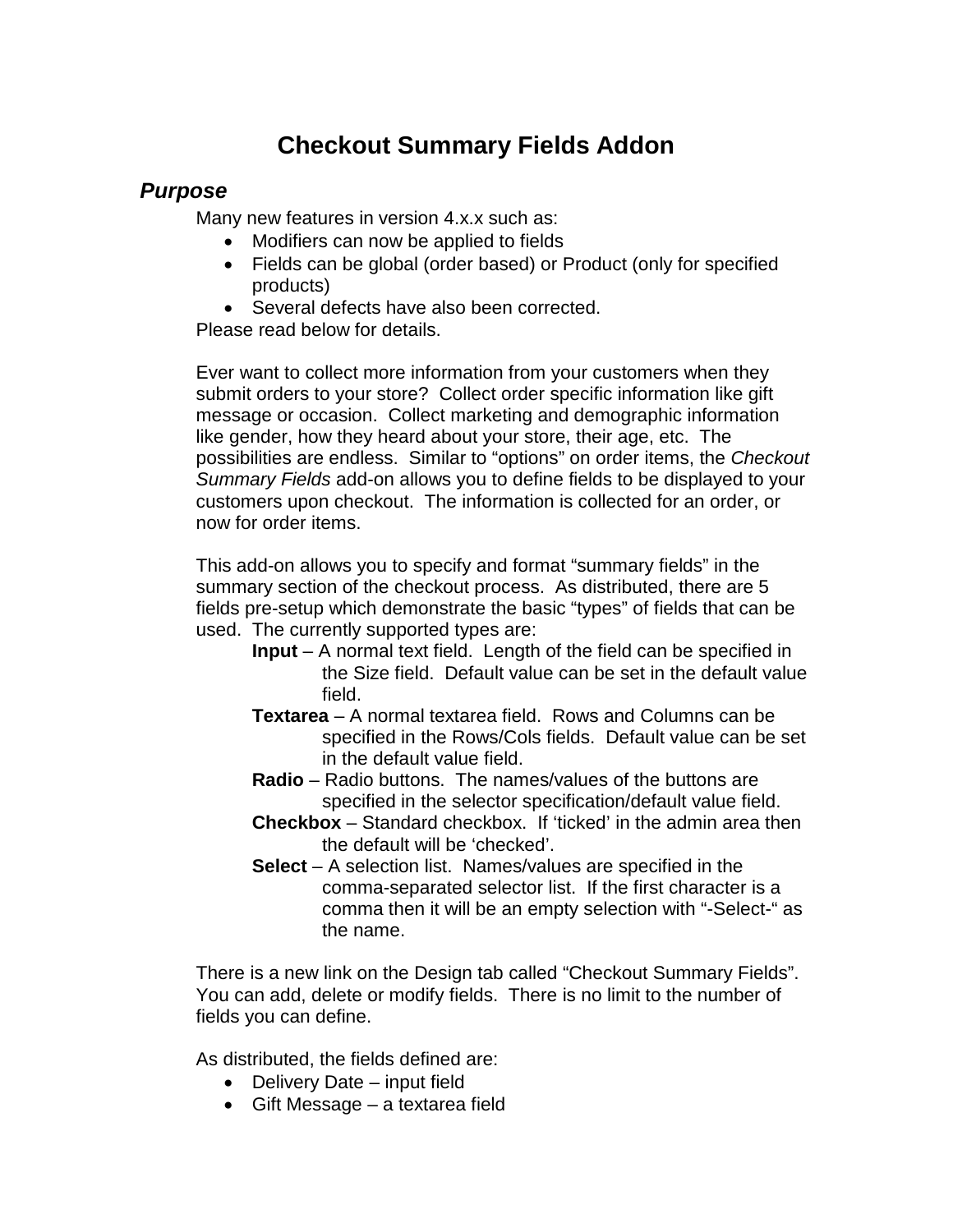- Occasion a dropdown select list
- Gift For a set of radio buttons
- Include Gift Card a checkbox

New with version 4.3.x, you can now specify the scope of a field. Scope can be either Global or Product. If Product, then on the Add-ons tab in the product detail page, you can select which of the Product fields should be applied to each product. These fields (and any modifiers) will be displayed in checkout ONLY when those products are in the cart.

Also new with version 4.x.x, you can specify a modifier and modifier type. Similar to order options, modifiers with Global scope and with modifier type of percent (%), apply the percentage to the order subtotal. Absolute (\$) values are simply additional amounts charged to the order. If the scope is Product, then percentage modifiers (%) are applied against the total item price (price times quantity) and Absolute applies to each quantity of the item (quantity times modifier). For Product scope, there is an additional modifier called "Per order" which is a flat rate per item.

When the order is placed by the customer, the custom fields can now optionally be appended to the 'notes' associated with the order (compatibility with old method) separated by a blank line and then a line of 'Additional order data' (whether to apply to notes is now a add-on setting). Each field will follow (one to a line) with the title and the value. The titles are derived from the field names. I.e. gift\_message gets translated to Gift Message. Language variables are automatically created when the field name changes or a new field is added.

For example, an order invoice for the customer notes might look like:

```
Customer Notes:
Please have the shipper leave the 
package by the front door. I work 
during the day and our neighborhood is 
secure.
Additional order data:
Delivery Date: 4/1/10
Gift Message: I thought you would like 
this new book. Enjoy, and happy 
birthday.
Occasion: Birthday
Gift For: Child-boy
Include Gift Card: Yes
```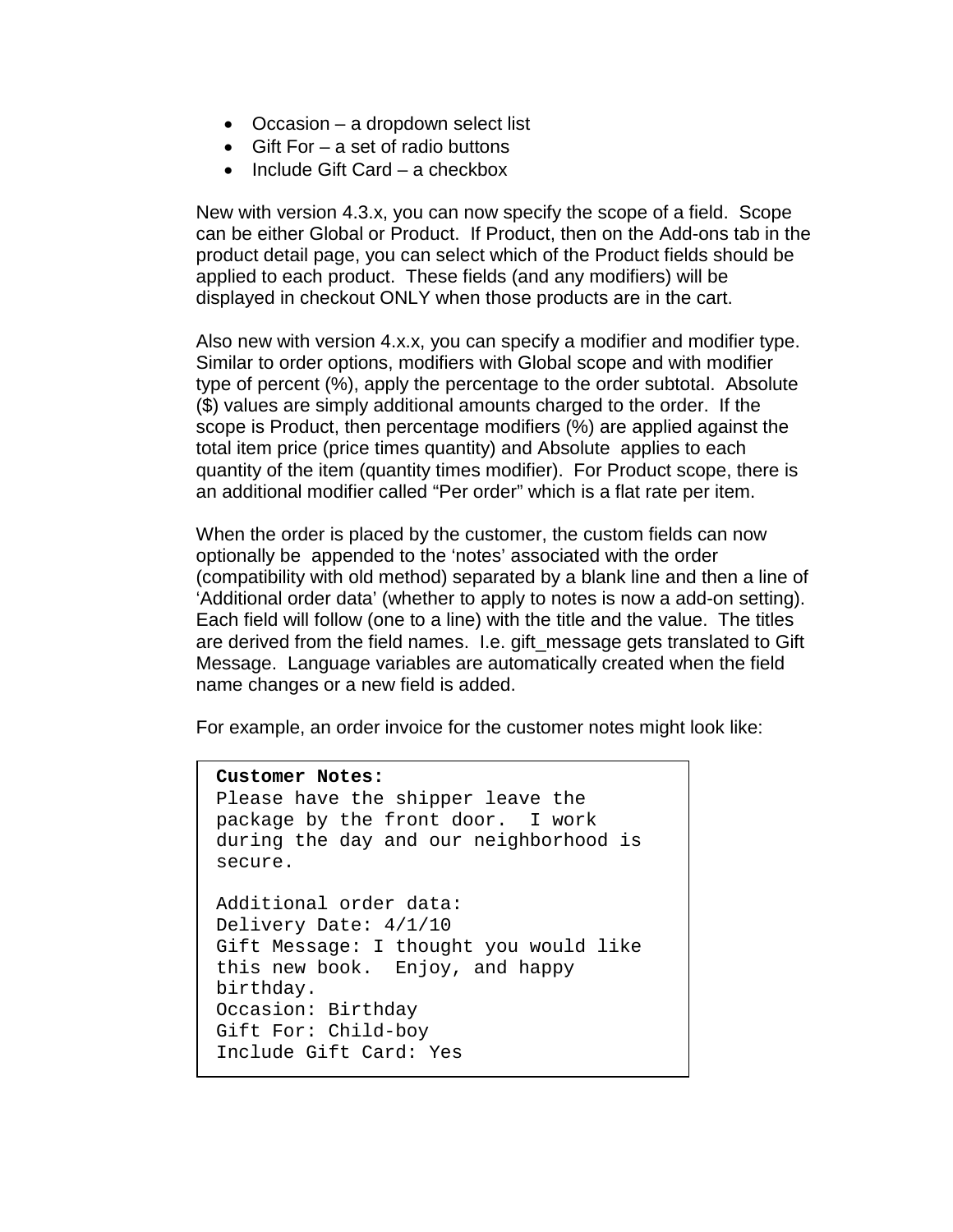See below for a screen shot of the Checkout Summary Fields admin area and the Customer views on the checkout and invoice pages.

Each item that has a value (I.e. it's been selected or has content) is also listed along with the order items on the orders view page in both customer and admin areas. This information is also listed on the admin/customer invoices. If a modifier is applicable, then the name of the modifier is listed with the amount in the totals area of both the orders view pages and the invoices.

# *Operation*

To being, click the Design tab in the Admin panel. Click the link named "Checkout Summary Fields". A list of the currently defined fields is displayed as well as a single blank line for entering a new field. Each column is described below.

### **Delete**

To delete a field, check the checkbox in this column and then click Save.

# **Position**

The position of the field displayed to the customer. Fields are presented lowest to highest. It is recommended to leave some separation between fields so new fields can be inserted at an interim position at a later time. Using positions incremented by 10 is usually a good idea.

# **Status**

One of Active or Disabled.

### **Scope**

One of Global or Product

### **Field Name**

Field names should be alpha-numeric characters only. Special characters entered like a space character, period, apostrophe, etc. are converted to the underscore ('\_') character. Titles for fields presented to the customer are derived from the field name. I.e. gift\_message gets translated to Gift Message,

how did you hear about us gets translated to How Did You Hear About Us, etc.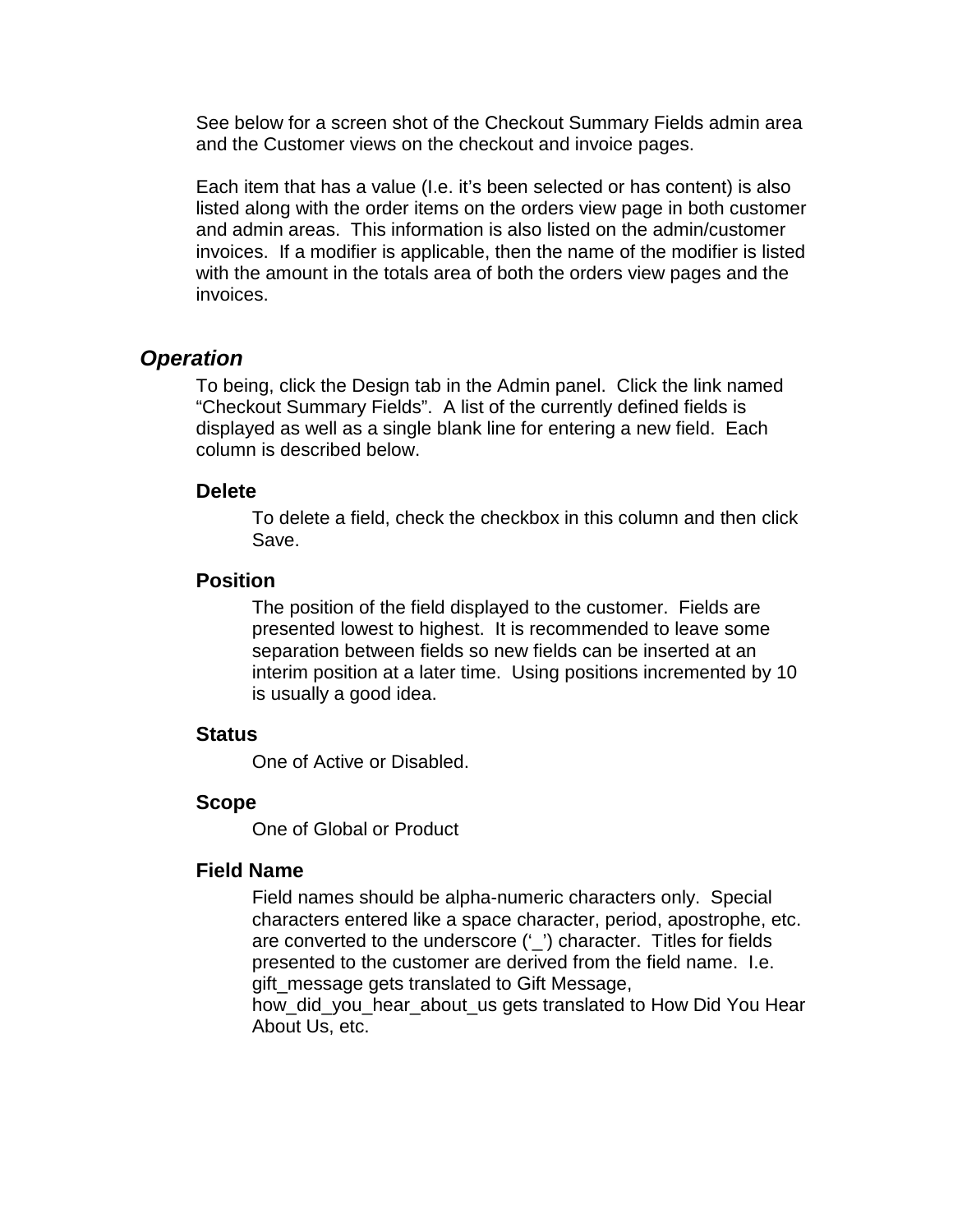#### **Field Type**

Select from many supported field types. Currently, field types are input, text area, select list, radio buttons and checkbox. These are translated to their HTML equivalents when displaying the fields.

## **Modifier**

To be applied as described above.

### **Modifier type**

One of \$ (absolute) or % (percentage) applied as described above based on Scope.

### **Default Selection or Field Spec**

Depending on the type of field selected as the *Field Type*, you may see one of several options based on the selected *Field Type*. For 'input' fields, you can specify the 'Size' (number of characters wide). For 'text area' you can specify the number of Columns and the number of Rows. For 'radio buttons' and 'select lists' you can select the default selection presented to the customer. For 'checkbox' fields, you can determine whether the default is checked or un-checked.

# **Variants or Default Values**

Similar to the *Default Selection or Field Spec* this field's values are based on the *Field Type*. For 'input' and 'text area' types, you can specify the *default value* for the field. For 'radio buttons' and 'select lists', this field specifies the listed values. This is a comma separated list. If the first character is a comma (',') then the 'value' for that field will be empty and the customer will see '-Select-' indicating that they should choose a selection. The remaining comma-separated fields identify the value/name values for the 'select list' or 'radio buttons'. For example, using:

",Anniversary,Birthday,Holiday" (without quotes) for a 'selection list' will present the customer with a Drop-down selector with elements of '-Select-', 'Anniversary', 'Birthday' and 'Holiday'. For 'radio-buttons', starting the list with a comma is ignored since it makes no sense. Otherwise the radio buttons will have the values of the list elements displayed. I.e. 'Anniversary', 'Birthday' and 'Holiday'.

#### **Space Below**

Each field is enclosed in paragraph tags in the Shipping step in checkout. Additional BREAK tags can be inserted between fields.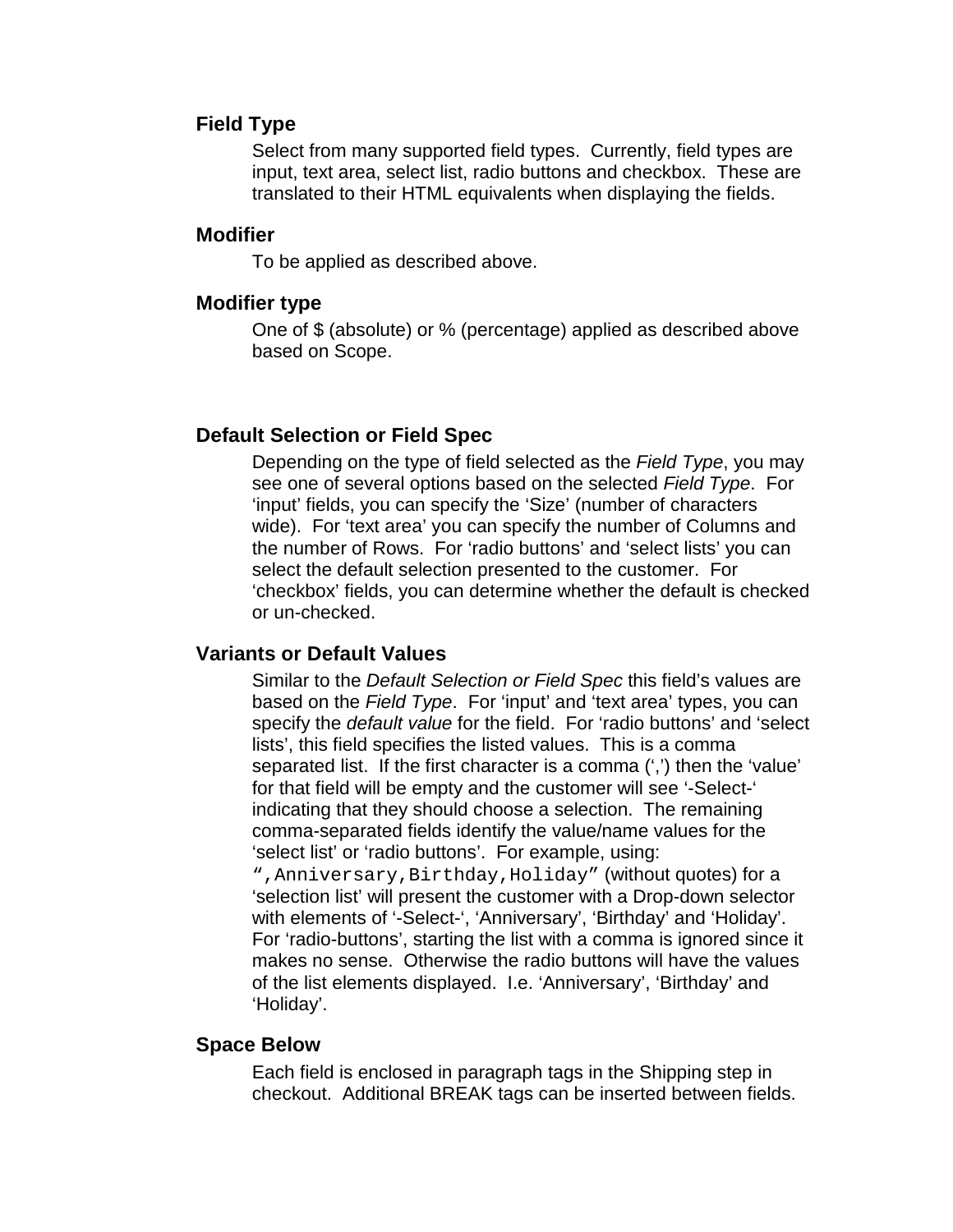Set the number of BREAK tags to add additional spacing between the *Checkout Summary Fields*.

Clicking *Save* will save the current specification and make it immediately available to customers. Clicking *Reset* will revert to the last saved version of the summary fields.

# *Installation*

Installation is as automatic as possible. It has been tested with version all versions since 2.0.12 through 4.3.x.

A download link will be enabled following capture of your payment. You will be emailed with the link to download the archive. Upon receipt of your order we will contact you to verify the Domain Name you submitted with the order and to send you the license key. This addon is licensed software. Failure to enter the license key and/or if the key does not match the domain where the addon is being used will cause the addon to be disabled. Please contact us if you encounter any problems if you feel you've entered the license key correctly and the domain name is accurate. Note: EZ Merchant Solutions customers do not need to enter a license key, it will default to using the cart license key if empty.

# **Installation Steps**

- 1. After downloading the archive, extract it in the root of your store. This will "load" the addon into the system.
- 2. Go to Administration->Addons and click "Install" for the Checkout Summary Fields addon. This will install the addon and the needed files.
- 3. Click the *edit* link beside theCheckout Summary Fields addon and configure the settings you want. Be sure to enter the license key we sent you **exactly**. Then click Save.

This will kick-off the internal installation of the needed *hook* for the addon to operate. You should see a green notification message indicating that the hook was installed successfully. If not, please contact us and we will direct you on how to manually install the hook.

The installation is now complete. To test, go through a checkout process. When you get to the summary section you will see the fields you have configured.

# *Customization*

There are no customizations available for this addon outside the Design/Checkout Summary Fields settings.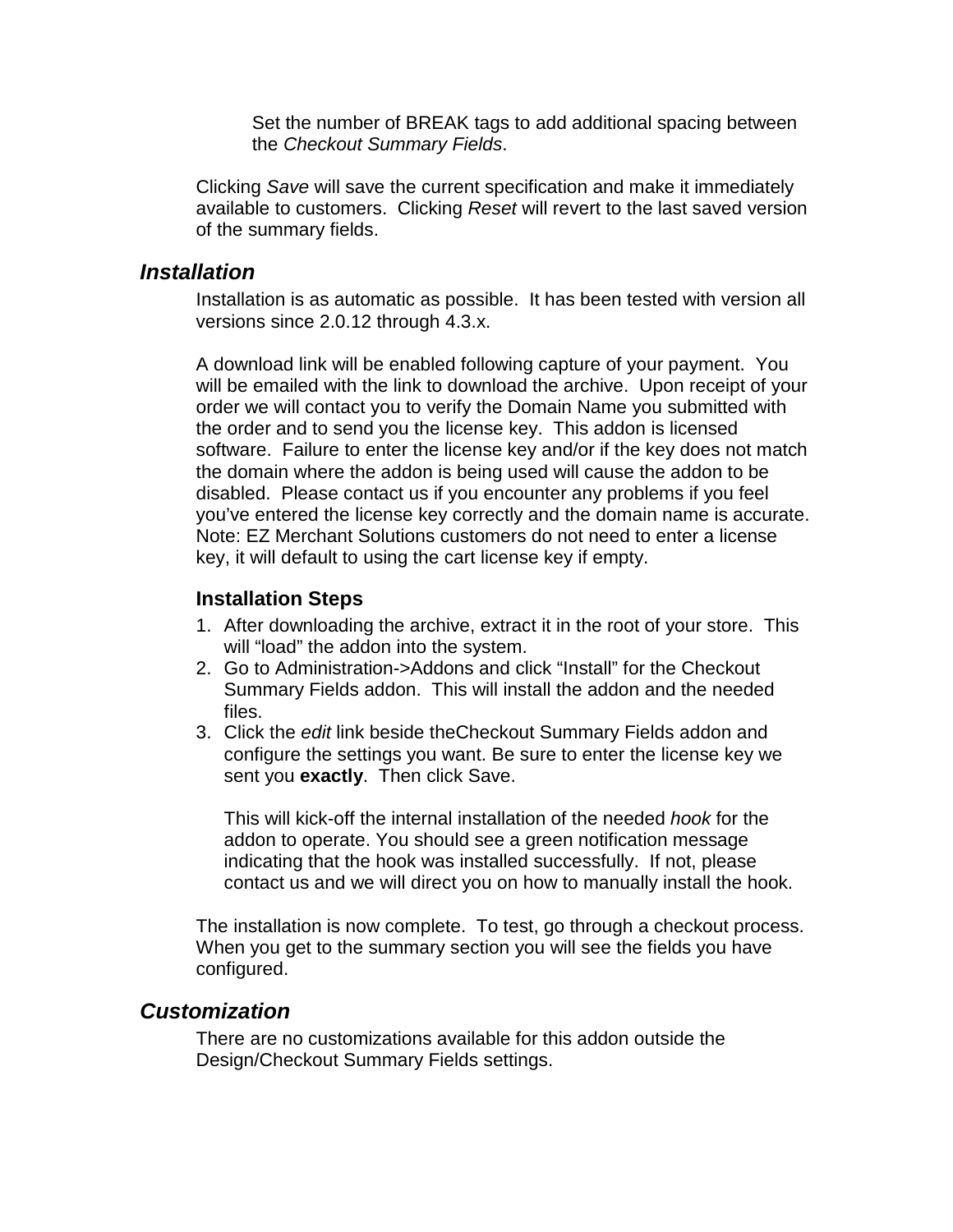# *Screen Shots*

Several screen shots follow. The first is what the customer sees upon checkout.

| <b>3</b> Shipping Options                                                                                                                   |  |  |  |  |  |  |  |  |  |  |
|---------------------------------------------------------------------------------------------------------------------------------------------|--|--|--|--|--|--|--|--|--|--|
|                                                                                                                                             |  |  |  |  |  |  |  |  |  |  |
| Vendor 1                                                                                                                                    |  |  |  |  |  |  |  |  |  |  |
| 100g Pants                                                                                                                                  |  |  |  |  |  |  |  |  |  |  |
| ◉<br>Custom shipping method (3-5 days) - \$10.00                                                                                            |  |  |  |  |  |  |  |  |  |  |
| Delivery time is calculated in business days.                                                                                               |  |  |  |  |  |  |  |  |  |  |
| Products in stock will be sent after the payment is verified. Mail service is responsible for the goods during transportation.              |  |  |  |  |  |  |  |  |  |  |
| Please, open the package delivered under your order the moment you receive it. If any damage is revealed, make claims against mail service. |  |  |  |  |  |  |  |  |  |  |
| Any questions? Contact our Customer Service at 123-12-23                                                                                    |  |  |  |  |  |  |  |  |  |  |
|                                                                                                                                             |  |  |  |  |  |  |  |  |  |  |
| Total: \$10.00                                                                                                                              |  |  |  |  |  |  |  |  |  |  |
| <b>Optional order items</b>                                                                                                                 |  |  |  |  |  |  |  |  |  |  |
| Occasion:<br>Anniversary                                                                                                                    |  |  |  |  |  |  |  |  |  |  |
| ○ Select none ○ Man <sup>◎</sup> Woman ○ Child-boy ○ Child-girl<br><b>Gift For:</b>                                                         |  |  |  |  |  |  |  |  |  |  |
| $\overline{\mathbf{r}}$<br><b>Include Gift Card:</b>                                                                                        |  |  |  |  |  |  |  |  |  |  |
| Congrats, hope you live happily ever after.<br><b>Gift Message for 100g Pants</b>                                                           |  |  |  |  |  |  |  |  |  |  |
| (512.00):                                                                                                                                   |  |  |  |  |  |  |  |  |  |  |
|                                                                                                                                             |  |  |  |  |  |  |  |  |  |  |
|                                                                                                                                             |  |  |  |  |  |  |  |  |  |  |
|                                                                                                                                             |  |  |  |  |  |  |  |  |  |  |
| Continue                                                                                                                                    |  |  |  |  |  |  |  |  |  |  |

The second screen shot shows what the final order invoice looks like: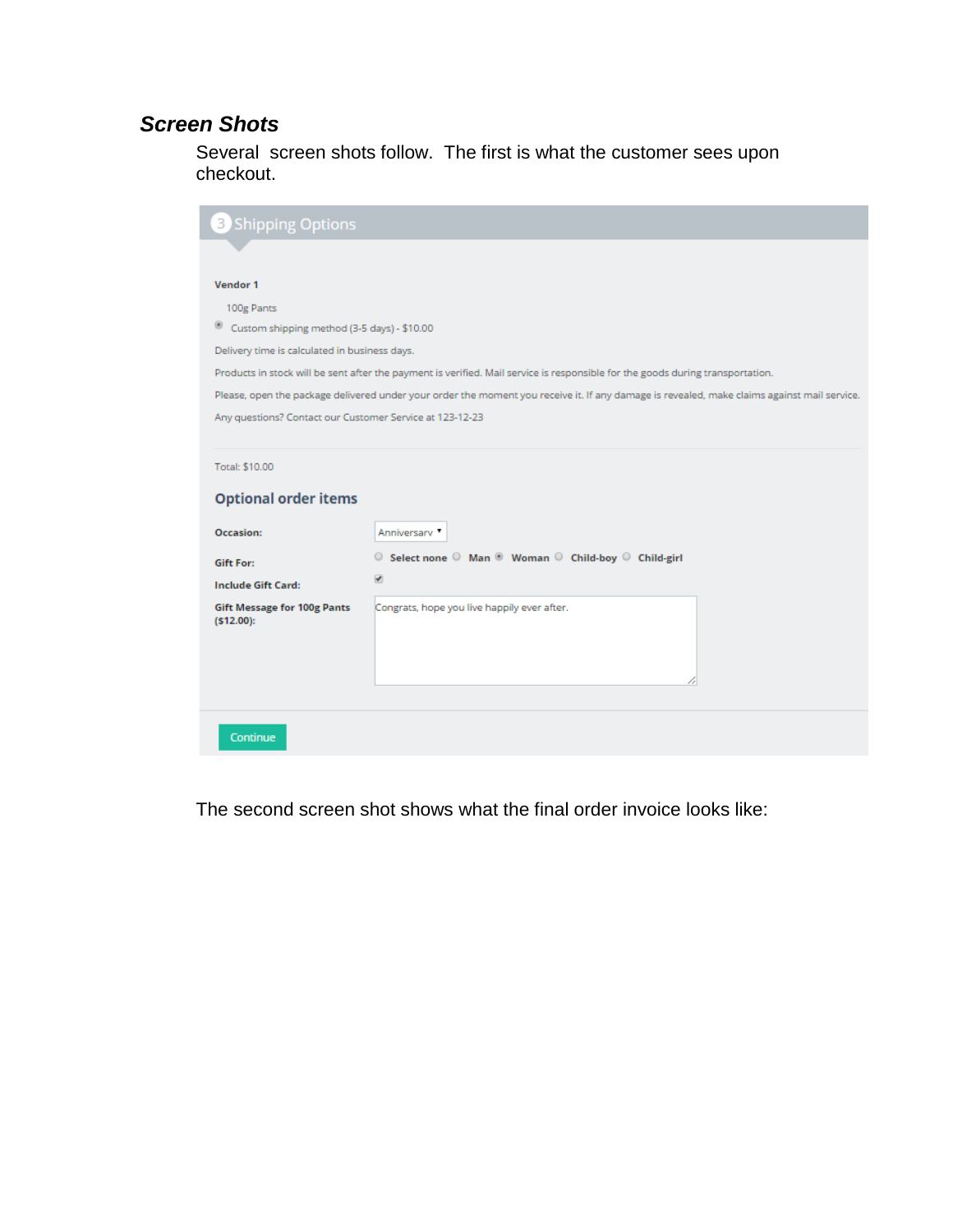| CODE: 0001205AF0<br><b>Options:</b><br>Color: Black/White/White;<br>Size: Small;<br>Price in points:<br>1500 |          |              |          |
|--------------------------------------------------------------------------------------------------------------|----------|--------------|----------|
| adizero Rush Shoes<br>CODE: L0078RO9Y9<br>5000<br>Price in points:                                           | \$100.00 | $\mathbf{1}$ | \$100.00 |
| <b>Occasion: New Arrival</b>                                                                                 |          | 1            |          |
| <b>Gift For: Child-girl</b>                                                                                  |          | ٠            |          |
| <b>Include Gift Card: Y</b>                                                                                  |          | ٠            |          |
| Gift Message for 100g Pants: Test message                                                                    | \$12.00  | 1            | \$12.00  |

#### **Customer notes**

Optional order items: Occasion: New Arrival Gift For: Child-girl Include Gift Card: Yes Gift Message for 100g Pants(\$0.00): Test message

#### Summary

| Shipping cost:<br><b>Total:</b> | \$152.00                         |
|---------------------------------|----------------------------------|
|                                 | \$10.00                          |
| Subtotal:                       | \$130.00                         |
| Shipping method:                | Custom shipping method           |
| Payment method:                 | Phone ordering (Call to 5555555) |
| Gift Message for 100g Pants:    | \$12.00                          |
|                                 |                                  |

|              | <u> Litha ann an Dùbhlachd ann an Dùbhlachd ann an Dùbhlachd ann an Dùbhlachd ann an Dùbhlachd ann an Dùbhlachd an </u> |  |  |  |  |  |  |  |  |  |
|--------------|-------------------------------------------------------------------------------------------------------------------------|--|--|--|--|--|--|--|--|--|
| FF45CR998185 |                                                                                                                         |  |  |  |  |  |  |  |  |  |

# The third screen shot shows the addon settings page in the Design/Custom Summary Fields area.

| <b>Checkout Summary Fields</b><br>$\leftarrow$<br>$\blacktriangledown$ |          |                 |                           |              |                           |                   |  |                    |                           |                 |                | 河区                        |                      |                                                             |                                                          |
|------------------------------------------------------------------------|----------|-----------------|---------------------------|--------------|---------------------------|-------------------|--|--------------------|---------------------------|-----------------|----------------|---------------------------|----------------------|-------------------------------------------------------------|----------------------------------------------------------|
| <b>Delete</b>                                                          | Position | <b>Status</b>   |                           | <b>Scope</b> |                           | <b>Field Name</b> |  | <b>Field Type</b>  |                           | <b>Modifier</b> | <b>Type</b>    | Modifier                  | Req.                 | <b>Default</b><br><b>Selection</b><br>Field<br><b>Specs</b> | <b>Variants/Default Values</b><br>(comma separated list) |
| 0                                                                      | 10       | <b>Disabled</b> | $\boldsymbol{\mathrm{v}}$ | Global       | $\boldsymbol{\mathrm{v}}$ | delivery date     |  | input              | $\boldsymbol{\mathrm{v}}$ | 0.00            | $$\mathbb{S}$$ | $\boldsymbol{\mathrm{v}}$ | $\blacktriangledown$ | Size:<br>10 <sup>1</sup>                                    |                                                          |
| $\Box$                                                                 | 20       | Active          | $\boldsymbol{\mathrm{v}}$ | Global       | $\boldsymbol{\mathrm{v}}$ | occasion          |  | drop-down selector | $\boldsymbol{\mathrm{v}}$ | 0.00            |                | $S - v$                   | $\qquad \qquad \Box$ | Non v                                                       | Birthday, Anniversary, New Arrival, Christmas            |
| 0                                                                      | 30       | Active          | $\overline{\mathbf{v}}$   | Product      | $\boldsymbol{\mathrm{v}}$ | gift_message      |  | text area          | $\boldsymbol{\mathrm{v}}$ | 0.00            |                | $S - T$                   | $\Box$               | Cols:<br>60<br>Rows:<br>6                                   |                                                          |
| $\Box$                                                                 | 40       | Active          | $\boldsymbol{\mathrm{v}}$ | Global       | $\boldsymbol{\mathrm{v}}$ | gift_for          |  | radio buttons      | $\overline{\mathbf{v}}$   | 0.00            |                | $S - T$                   | $\Box$               | Non <b>v</b>                                                | Man, Woman, Child-boy, Child-girl                        |
| 0                                                                      | 50       | Active          | $\boldsymbol{\mathrm{v}}$ | Global       | $\mathbf{v}$              | include oift card |  | check hox          | $\mathbf{v}$              | $\Omega$        | \$.            | $\boldsymbol{\mathrm{v}}$ | $\Box$               | $\blacktriangledown$                                        |                                                          |

# *Contact Us*

If you have any difficulty you can contact us via one of the following contact points:

- Email [support@ez-ms.com](mailto:support@ez-ms.com)
- Phone  $(503)$  906-3563